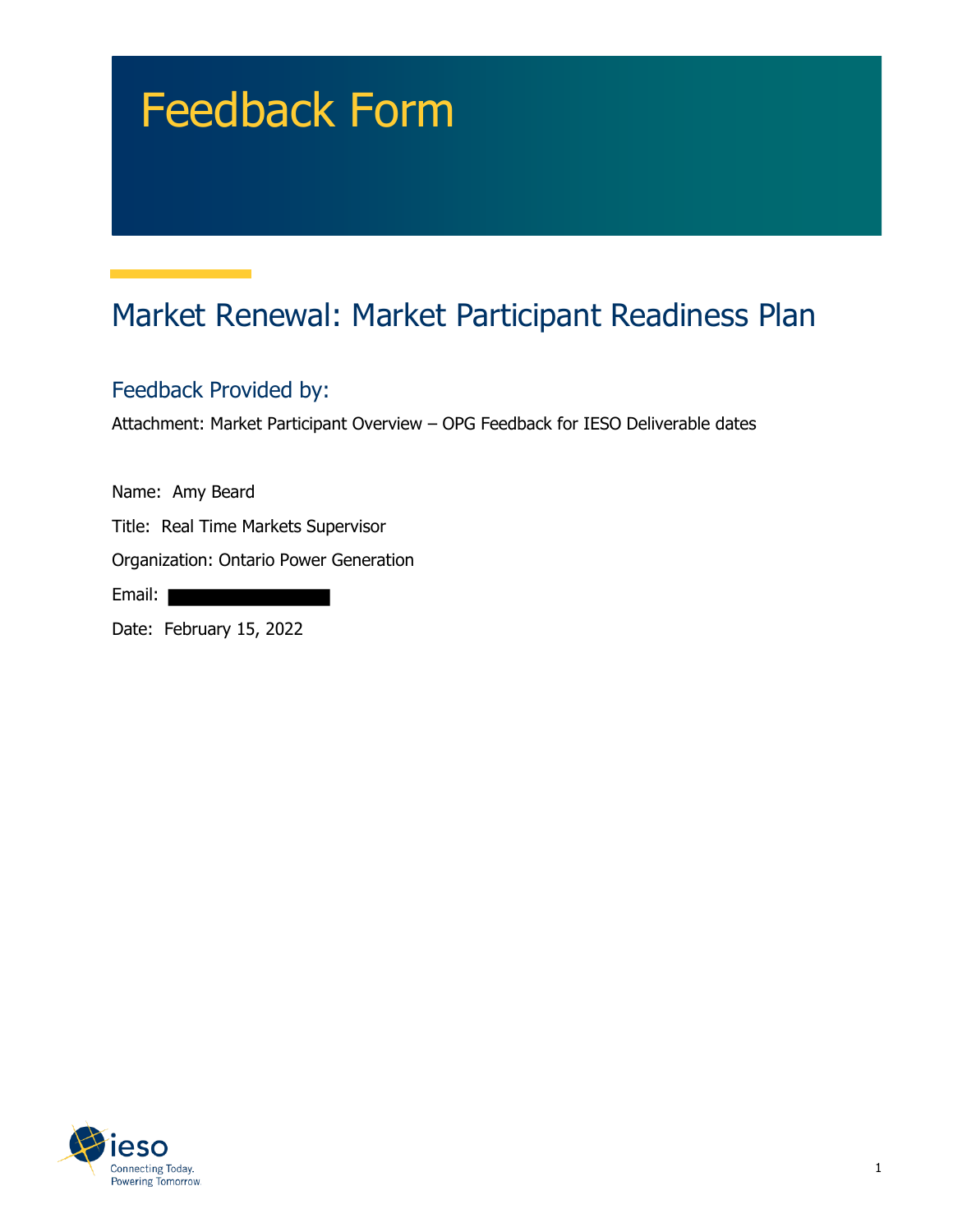# Technical Interface Specification

| Technical interface names/delivery dates                                          | <b>Feedback</b>                                                                                                                                                                                                                                                                                                                                                                                                                                                                                                                                                                                                                                                                                                |  |  |
|-----------------------------------------------------------------------------------|----------------------------------------------------------------------------------------------------------------------------------------------------------------------------------------------------------------------------------------------------------------------------------------------------------------------------------------------------------------------------------------------------------------------------------------------------------------------------------------------------------------------------------------------------------------------------------------------------------------------------------------------------------------------------------------------------------------|--|--|
| <b>IESO Technical Specifications:</b><br><b>Market Registration</b>               | Please confirm technical interface specification for publication:<br><b>1. Facilities API Specification (SPEC-249):</b><br>Will this have all the new resource/equipment level data<br>parameters?<br>Does the IESO require OPG to provide Resource Level parameters<br>data or will the IESO derive Resource Level parameters data from<br>the Equipment Level parameters data?<br>If the IESO will derive Resource Level parameters data from the<br>Equipment Level parameters data $-$ please provide algorithm?                                                                                                                                                                                           |  |  |
| Delivery date                                                                     | Please confirm delivery date in month and not quarter.                                                                                                                                                                                                                                                                                                                                                                                                                                                                                                                                                                                                                                                         |  |  |
| <b>IESO Technical Specifications</b><br>(for MIM API and Dispatch Service<br>API) | Please confirm technical interface specifications for publication:<br>2. Dispatch Notification Service Web Service Design<br><b>Specifications (SPEC-155):</b><br>Will this existing web service be modified to include all the new<br>NQS notifications?<br>What is the method and format to respond to NQS notifications?<br>Will there be additional changes to existing dispatch instructions?<br>3. Dispatch Service Web Service Design Specifications<br>(SPEC-154):<br>Will this existing web service be modified to include all the new<br>NQS notifications?<br>What is the method and format to respond to NQS notifications?<br>Will there be additional changes to existing dispatch instructions? |  |  |
| Delivery date                                                                     | Please confirm delivery date in month and not quarter.                                                                                                                                                                                                                                                                                                                                                                                                                                                                                                                                                                                                                                                         |  |  |
| IESO Technical Specifications:<br><b>Settlements</b>                              | Please confirm technical interface specifications for publication:<br>4. Format Specifications for Settlement Statement Files<br>and Data Files (IMP_SPEC_0005):<br>5. IESO Charge Types and Equations (IMP_LST_0001):                                                                                                                                                                                                                                                                                                                                                                                                                                                                                         |  |  |
| Delivery date                                                                     | Please confirm delivery date in month and not quarter.                                                                                                                                                                                                                                                                                                                                                                                                                                                                                                                                                                                                                                                         |  |  |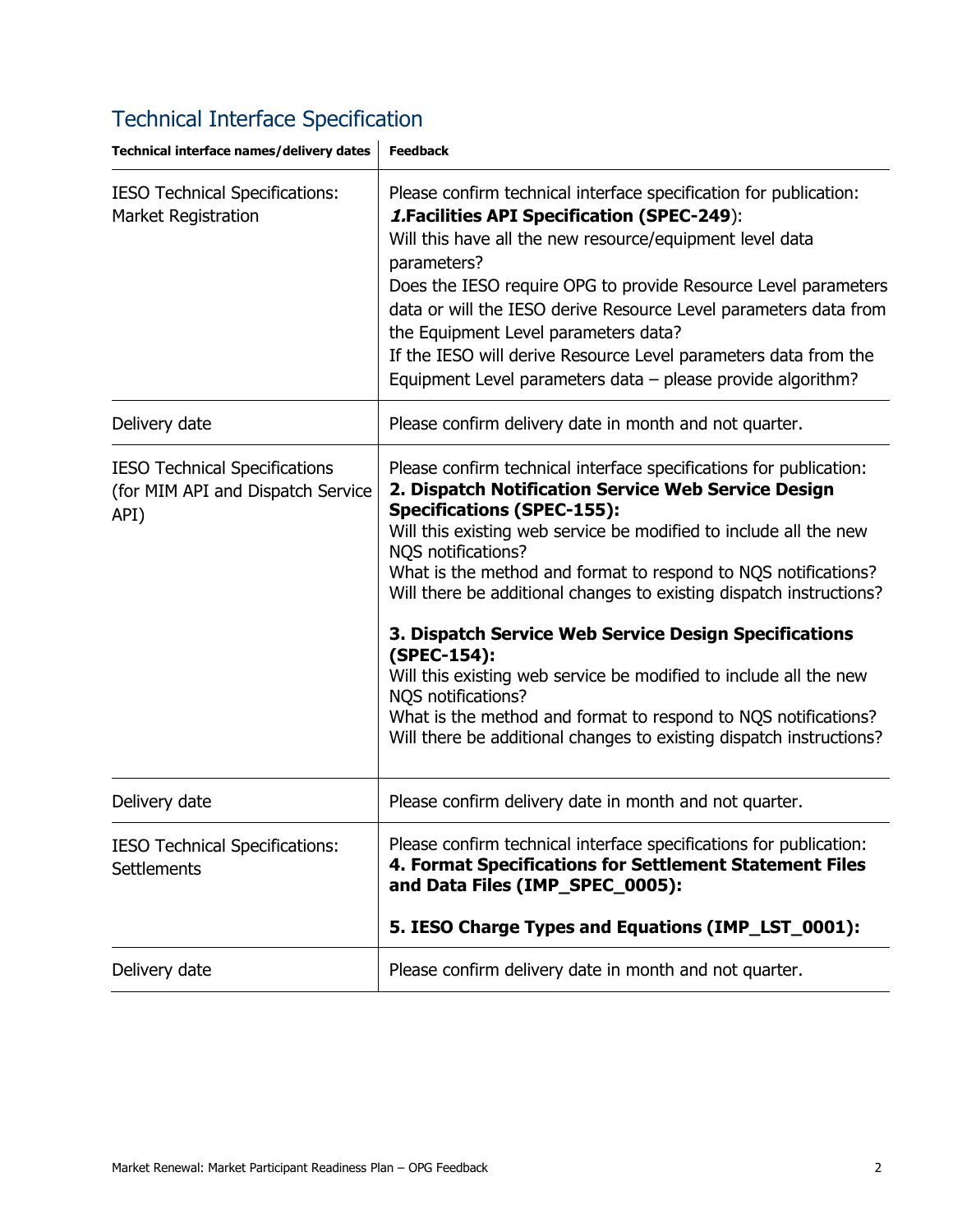### Reports

| Report samples and report schemas files<br>(where applicable) | <b>Feedback</b>                                                                                                                                                                                                                                             |  |  |
|---------------------------------------------------------------|-------------------------------------------------------------------------------------------------------------------------------------------------------------------------------------------------------------------------------------------------------------|--|--|
| First batch of four Report<br>information                     | IESO mention that "The IESO anticipates $\sim$ 50 new reports, and<br>updates to a further $\sim$ 100 reports".                                                                                                                                             |  |  |
|                                                               | Please provide a list the report names by classification in this<br>batch.<br>Classification to indicate the type of report: (New, Modified or<br>Retired). For modified reports please indicate the magnitude of<br>change as either High, Medium, or Low. |  |  |
| Delivery date                                                 | Please confirm delivery date in month and not quarter.                                                                                                                                                                                                      |  |  |
| Second batch of four Report<br>information                    | Please provide a list the report names by classification in this<br>batch.<br>Classification to indicate the type of report: (New, Modified or<br>Retired). For modified reports please indicate the magnitude of<br>change as either High, Medium, or Low. |  |  |
| Delivery date                                                 | Please confirm delivery date in month and not quarter.                                                                                                                                                                                                      |  |  |
| Third batch of four Report<br>information                     | Please provide a list the report names by classification in this<br>batch.<br>Classification to indicate the type of report: (New, Modified or<br>Retired). For modified reports please indicate the magnitude of<br>change as either High, Medium, or Low. |  |  |
| Delivery date                                                 | Please confirm delivery date in month and not quarter.                                                                                                                                                                                                      |  |  |
| Fourth batch of four Report<br>information                    | Please provide a list the report names by classification in this<br>batch.<br>Classification to indicate the type of report: (New, Modified or<br>Retired). For modified reports please indicate the magnitude of<br>change as either High, Medium, or Low. |  |  |
| Delivery date                                                 | Please confirm delivery date in month and not quarter.                                                                                                                                                                                                      |  |  |

## Market Participant Testing

| <b>Structured Testing</b>                                  | <b>Feedback</b>                                                                                                                                                                                                                            |
|------------------------------------------------------------|--------------------------------------------------------------------------------------------------------------------------------------------------------------------------------------------------------------------------------------------|
| Market Participant Testing begins<br>(Connectivity checks) | Please list which IESO systems will have a new MRP SBX<br>connectivity environment and the dates for connectivity testing.<br>What is duration to confirm this connectivity?<br>Please confirm all delivery date in month and not quarter. |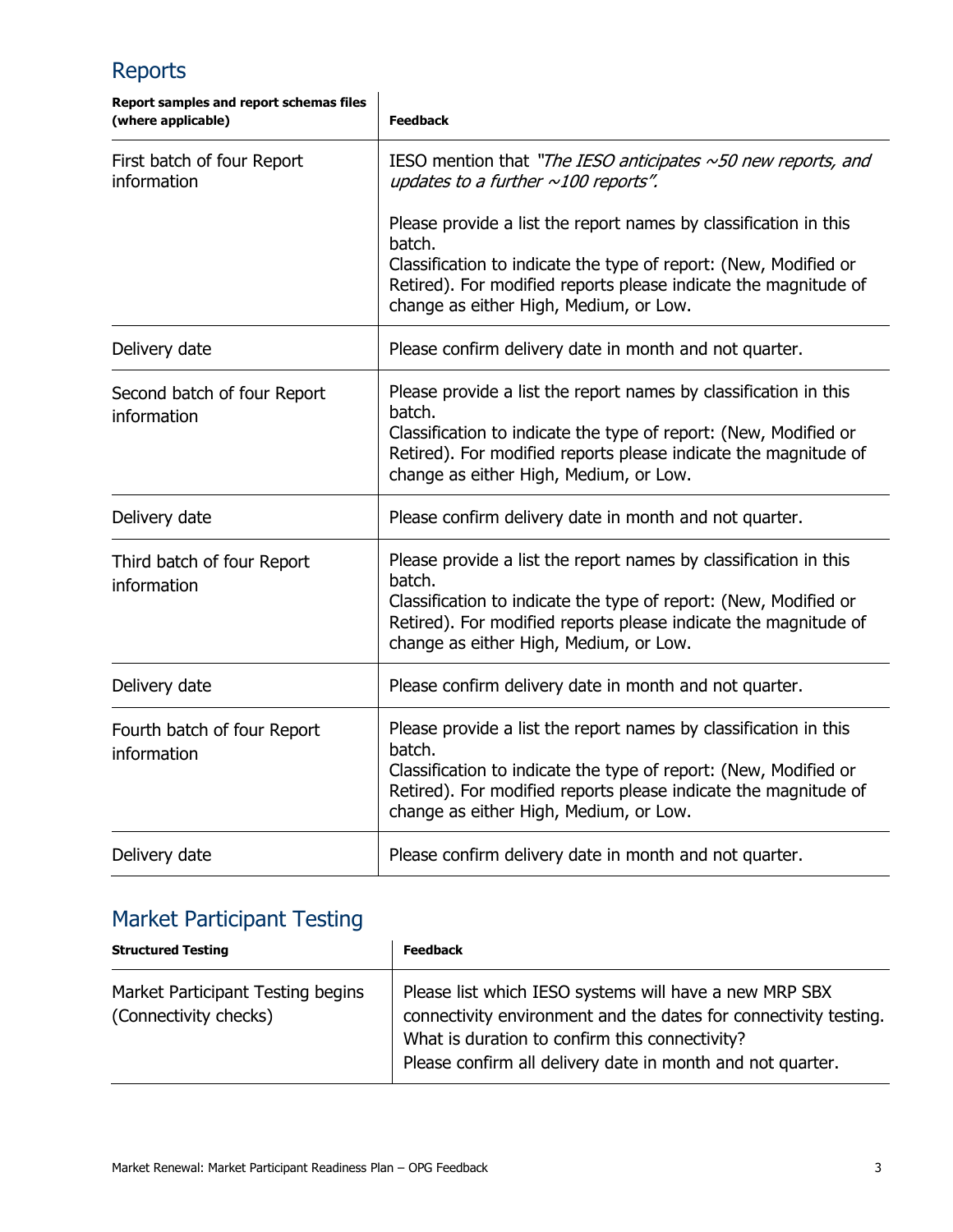| <b>Structured Testing</b>                             | <b>Feedback</b>                                                                                                                                                                       |  |  |
|-------------------------------------------------------|---------------------------------------------------------------------------------------------------------------------------------------------------------------------------------------|--|--|
| IESO to provide prescriptive<br>structured test cases | Please list which areas/systems that the IESO will provide test<br>cases.<br>What is duration to complete these test cases?<br>Please confirm delivery date in month and not quarter. |  |  |
| IESO MR SBX release: Online IESO                      | Please confirm delivery date in month and not quarter.                                                                                                                                |  |  |
| IESO MR SBX release: Dispatch Data                    | Please confirm delivery date in month and not quarter.                                                                                                                                |  |  |
| IESO MR SBX release: Reports &<br><b>Settlements</b>  | Please confirm delivery date in month and not quarter.                                                                                                                                |  |  |
| IESO MR SBX release: End to End<br>testing            | Please confirm delivery date in month and not quarter.                                                                                                                                |  |  |
| Market Participant Testing Ends                       | What is the duration that this will end before the Go-live date of<br>November 30, 2023 or will the testing continue post Go-live.<br>Please confirm date in month and not quarter.   |  |  |

#### **RSS**

| <b>Section</b>                                              | <b>Feedback</b>                                                                                                                                                                                                                                                                                                       |  |  |  |
|-------------------------------------------------------------|-----------------------------------------------------------------------------------------------------------------------------------------------------------------------------------------------------------------------------------------------------------------------------------------------------------------------|--|--|--|
| RSS Structured Testing planning                             | IESO mention that "Customers will have access to the test"<br>cases and training guides for the limited system changes;<br>Samples and schema files will be created and shared for the<br>settlement statement".<br>Please confirm delivery date in month and not quarter when<br>this will be made available to OPG. |  |  |  |
| RSS Structured Testing/ Start of<br>Market Participant date | Will this be performed in the existing IESO SBX or the new MR<br>SBX environment?                                                                                                                                                                                                                                     |  |  |  |
| Delivery date                                               | Please confirm Start date in month and not quarter. What is the<br>duration for Market participant testing for RSS?                                                                                                                                                                                                   |  |  |  |
| RSS Go-Live date                                            | Please confirm Go-live date of November 1, 2022 as per<br>February TP materials.                                                                                                                                                                                                                                      |  |  |  |

### MR Go Live Date

| <b>Dates</b>                 | <b>Feedback</b>                                   |  |
|------------------------------|---------------------------------------------------|--|
| <b>IESO MRP Go-Live date</b> | Please confirm Go-live date of November 30, 2023. |  |